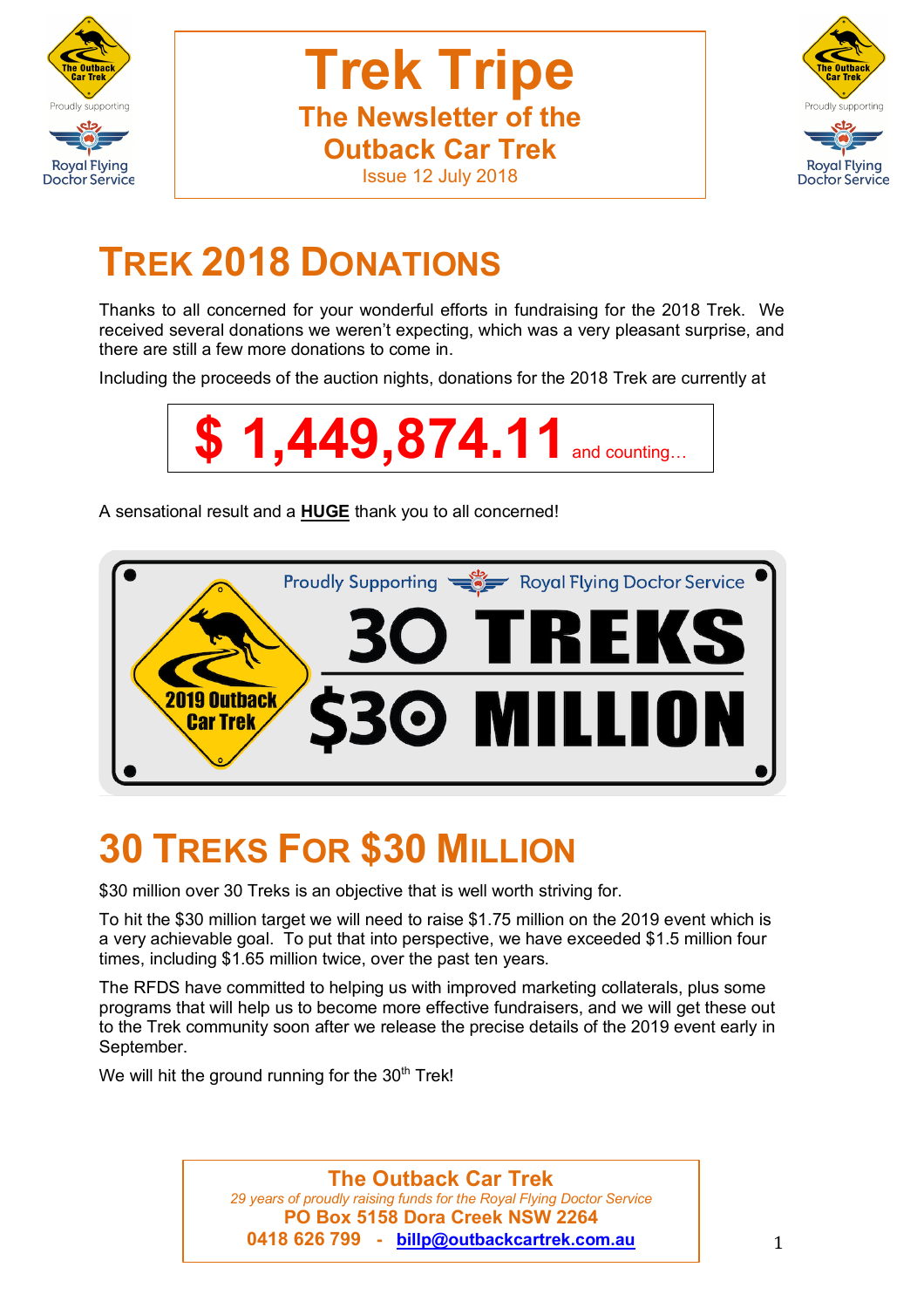



# **WE'RE HAVING A BALL**

An important initiative of the 30<sup>th</sup> Trek is the inaugural Outback Car Trek Black Tie Ball. This gala event will be held on August 24<sup>th</sup> 2019 at Luna Park in Sydney.

We are talking with a number of hotels in the vicinity, and they are setting aside a block of rooms for the event. We want to make sure our interstate and intrastate Trekkers and their supporters come along and help make the night a resounding success.

PLEASE - save the date and start organising your table of ten now. AND if you would like to put your hand up to be on the organising committee – let me know.



#### **THE 1ST SURVEY**

Mike Browne & I set off on the first survey of the 2019 Trek this Sunday  $16<sup>th</sup>$  July, and I expect to arrive home around  $5<sup>th</sup>$  August. The first survey is the one where we spend quite a bit of time sniffing out those little used back tracks, and chatting to station owners about trying to gain access across private property.

# **ERE ARE WE GOING IN 2019?**

In keeping with tradition, our  $30<sup>th</sup>$  Trek will be longer than the normal one week in length, it will be more like 12 days, plus or minus a day or two. The extra days allow us to get to some of those far flung remote locations we can't normally reach.

As I explain to people, until we complete the first survey of the prospective route the overnight towns and the dates are still a little bit up in the air. What we plan on paper doesn't always work in the real world, and the domino effect of something catching us off guard during the survey is very real and can have a significant impact on our planning.

**BUT** – the objective is to start in Renmark and finish in Kakadu around 12 days later, on or about the  $14<sup>th</sup>$  June 2019 to be confirmed.

**YES** – we will be travelling up the Birdsville Track and yes there will be a fly in fly out town, and that town will be either Mt Isa or Alice Springs…….

Rest assured it will be a Trek to remember. We will let you know the exact details by early September.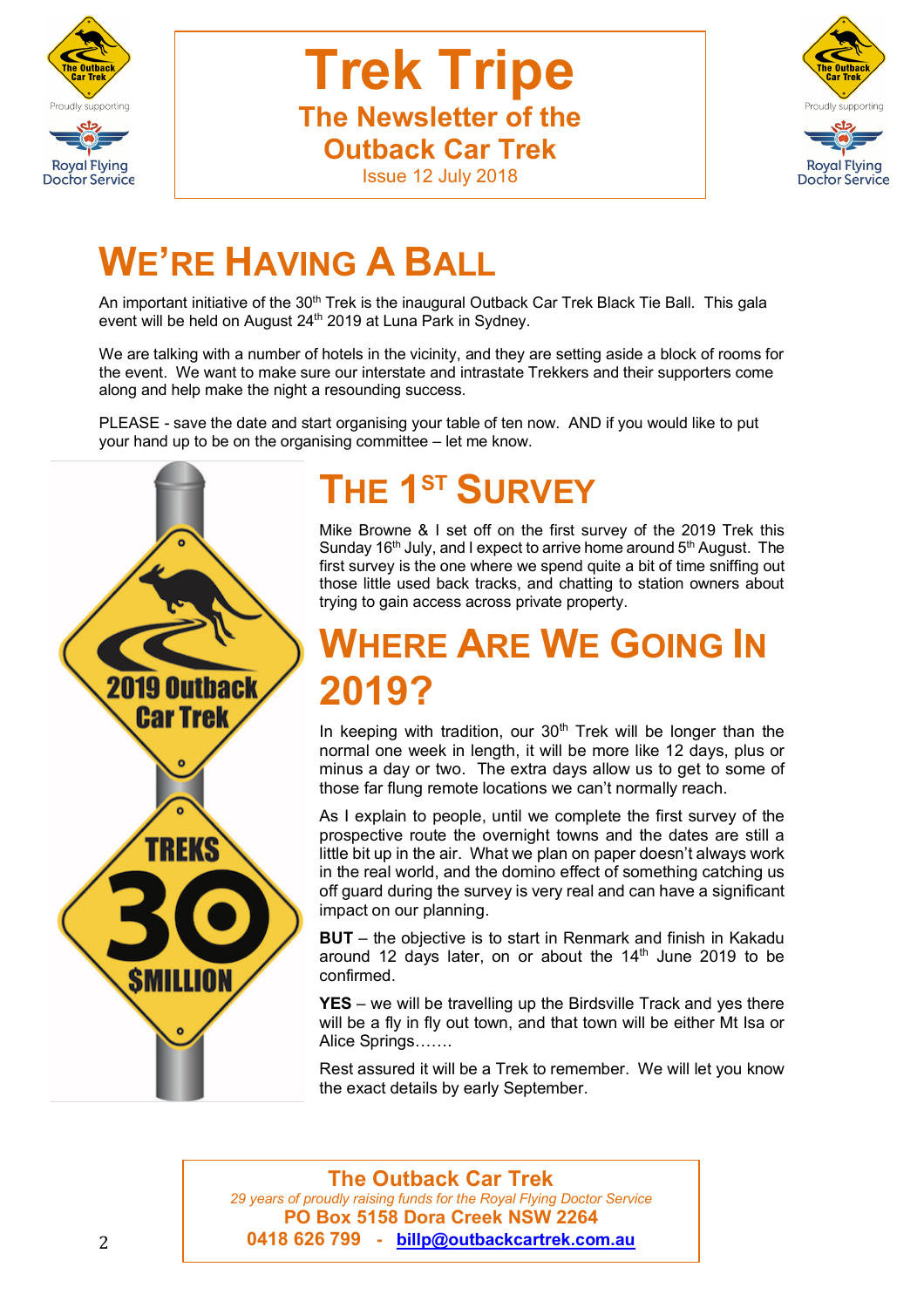



# **DRIVE FOR THE DOC PEOPLE**

Don't worry – we haven't forgotten you!

The 2018 Drive 4x4 The Doc event will be held from Wednesday afternoon 14<sup>th</sup> November and will finish after lunch on Sunday 18<sup>th</sup> November 2018.

We will meet for a wine tasting and dinner at the world renowned Oakdene vineyards on the Bellarine Peninsula near Geelong on the Wednesday, and over the next 4 days and nights we will travel along the Great Ocean Road, then up and over the Grampians before we arrive at our finish line at Moliagul for lunch, at the site of the birthplace of Dr John Flynn.

Save the dates, organise another couple in their own car who might like to join the fun, and we will get full details and entry forms out shortly.

# **CARS CARS CARS**

We have a number of people looking for Trek cars, and the cars are in short supply. Do you have a car for sale? Do you know anybody else who might have a Trek car that they haven't used for a while? We would like to help some of the new Trekkers get into a suitable vehicle, do please let me know of any cars out there.

# **SUPP REGS & SAFETY CHECKS**

Given the passage of time between reviews, and the longer Trek next year coupled with the fact that we will end up in some pretty remote locations, I have asked a couple of seasoned Trekkers to take a look at our current Supplementary Rules & Regulations, with a view to updating the rules & regs. That will naturally flow onto the way we conduct the safety checks currently, and we will update the safety check requirements as appropriate also.

# **PARTICIPANT BRIEFINGS**

The pre-Trek participant briefings we held this year were a hit, and the improvement in radio communications and overtaking techniques was very noticeable as a result. We will continue with the briefing next year, and we will make them more wide-ranging and robust.

## **INCIDENT PROCEDURES**

Also next year we will include in the Road Book an incident procedure for Trekkers to follow in the case of any mishaps, and we will also allow some time on day 1 of the Trek to "stress-test" those procedures. All part of bringing the event into line with modern day safety requirements.